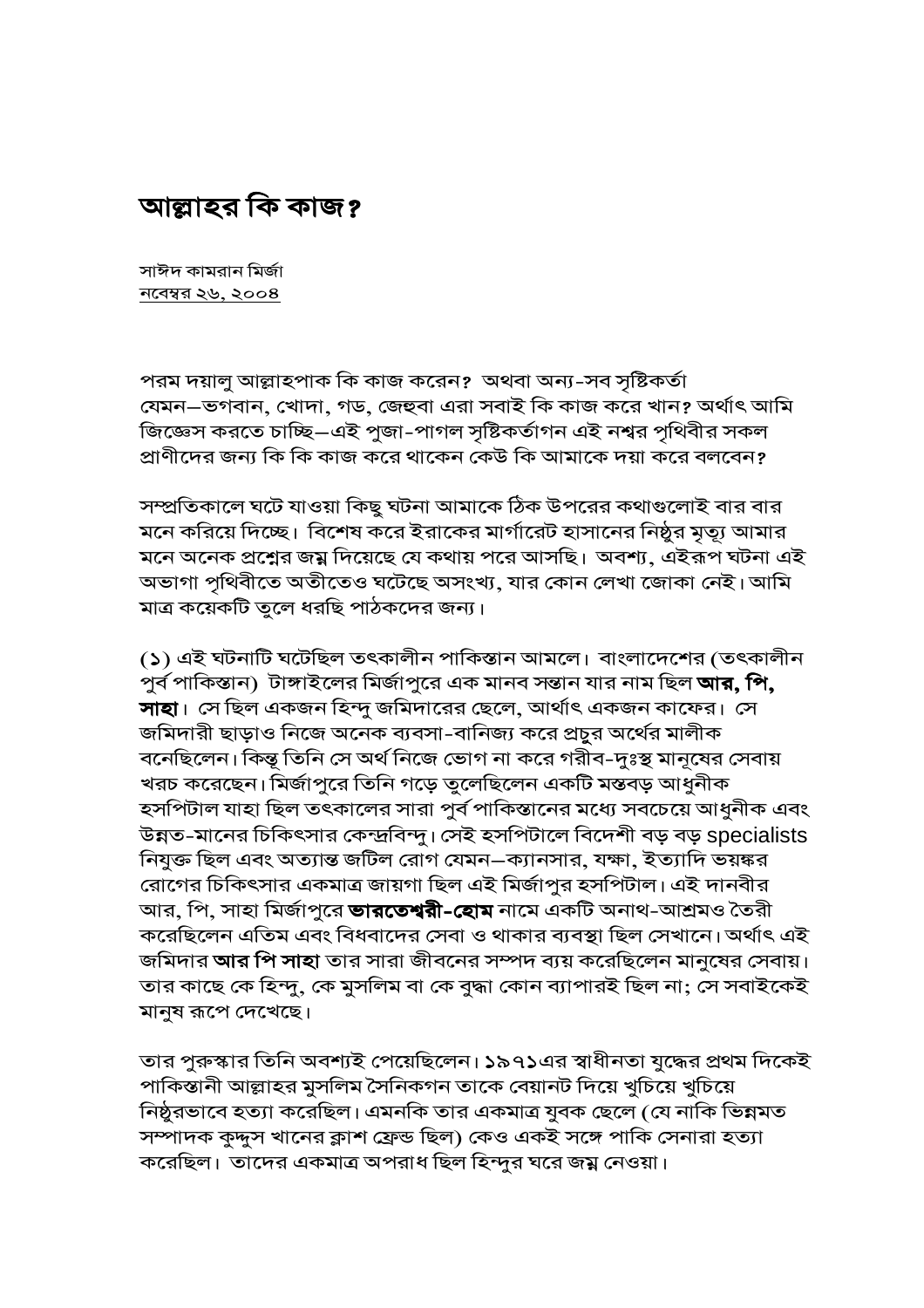(২) ৯/১১ এর নিষ্ঠুর ঘটনাই ধরা যাক। ৪/৫ জন অসভ্য ফ্যানাটিক আরব টেররিষ্ট দুইটি সিবিলিয়ান যাত্রিবাহী পেশেঞ্জার প্লেন হাইজেক করে ধাবিত হয়েছিল নিউ ইয়র্কের পৃথিবী বিখ্যাত Sky Scrapers WTC এর দিকে। প্লেন দুটিতে ছিল প্রায় দুইশত নির্দোষ সিবিলিয়ান (শিশু, নারী, যুবা এবং বৃদ্ধ)। ঔদিকে টেররিষ্টদের টারগেট **WTC** তে ছিল প্রায় ১০ হাজার নির্দোষ চাকুরে জীবি, ব্যবসায়ী কাজ পাগলা মানুষ যারা তাদের যার যার প্রিয়জনের কাছ থেকে সাত সকালে বিদায় নিয়ে নিজ কাজে এসেছে। দিনের কাজ কেবল শুরু হয়েছে সেই দুটি জগৎ বিখ্যাত WTC এর শত শত রোম ঘুলোতে। আর সেই দূটি হাইজেক করা প্লেন তীরের বেগে ধাবিত হচ্ছে সেই দুটো বিলডিং এর দিকে। ইসলামীক জেহাদী টেররিষ্টদের লক্ষ্য তারা এই প্লেন দু'টিকে Missile রূপে ব্যবহার করে সেই বিলডিং দুটোতে সজোডে Crush করবে। প্লেনের শত শত পেশেঞ্জার এবং বিলডিং গুলোতে হাজার হাজার নির্দোষ মানুষের জীবনের কোন মুল্য নেই ইসলামী জেহাদীদের কাছে। কারণ তারা পবিত্র কোরানের সুধা পান করে কাফের হত্যা করে বেদুইন আল্লাহর নির্মিত বেহেশতে যাওয়ার চিন্তায় বিভোর। নিমিষে শেষ হয়ে গেল কয়েক হাজার মানব সন্তানের জীবন প্রদীপ এবং আমেরিকার গর্ব বিশ্বের সেরা দু'টি টাওয়ার।

কিন্তু প্ৰশ্ন হল–ঠিক সেই মুহুৰ্তে এই পৃথিবীর তথাকথিত সৃষ্টিকৰ্তা আল্লাহ কি করছিলেন? অথবা তার Role কি ছিল? তিনি কি সুধু আরশে বসে তামাশা দেখছিলেন?

৯/১১ পরবর্তী উত্তাল দিন গুলিতে CNN এ লেরী কিং তার শোঁতে জড়ো করেছিলেন কয়েকজন মোল্লা (খৃষ্টান মোল্লা, জুইস রাবাই, মুসলিম মোল্লা এবং হিন্দু ঠাকুর)। খৃষ্টান মোল্লাটি ছিলেন বিশ্ব বিখ্যাত খৃষ্টধর্মের পন্ডিত Billy Graham যে আমেরিকার সমাজের অনেক পাপের কথা বলছিলেন সেদিন। অন্যান্য সকল মোল্লারাও তাদের নিজ নিজ মতে এই পৃথিবীর মানুষের পাপ-পুন্যের ফিরিস্তিই দিচ্ছিলেন। সব শেষে লেরী কিং একটি শক্ত প্রশ্ন ছুরে দিলেন তাদের সকলের প্রতি–'**'যখন টেররিষ্টগন তাদের প্লেন নিয়ে সেই দু'টি** বিলডিং এর দিকে ধাবিত হচ্ছিল, তখন আল্লাহ/গড ঠিক কি করছিলেন? অর্থাৎ What was the role of God?" সকল মোল্লারাই 'লা-জবাব'। কেবলই আম্তা আম্তা করছিলেন। কেবল Billy Graham সাহস করে বলেছিলেন–''l really don't know" |

৩। এবার বর্ণানা করছি আসল বা মুখ্য ঘটনাটি যাহা আমাকে এই লেখাটি শুরু করতে উদ্বদ্ধ করেছে। এই সেদিন ইরাকের মাটিতে ঘটে গেছে একটি হ্বদয়-বিদারক ঘটনা। অবশ্য যুদ্ধরত ইরাকে আজকাল আনেক জগন্য ঘটনাই ঘটছে। তবে আমি যে ঘটনার কথা লিখতে যাচ্ছি তা'অবশ্যই বেশ আলাদা এবং তার কোন ব্যাখ্যা আমাদের কাছে নেই। হাঁ, আমি সেই ভাগ্যাহত মার্গারেট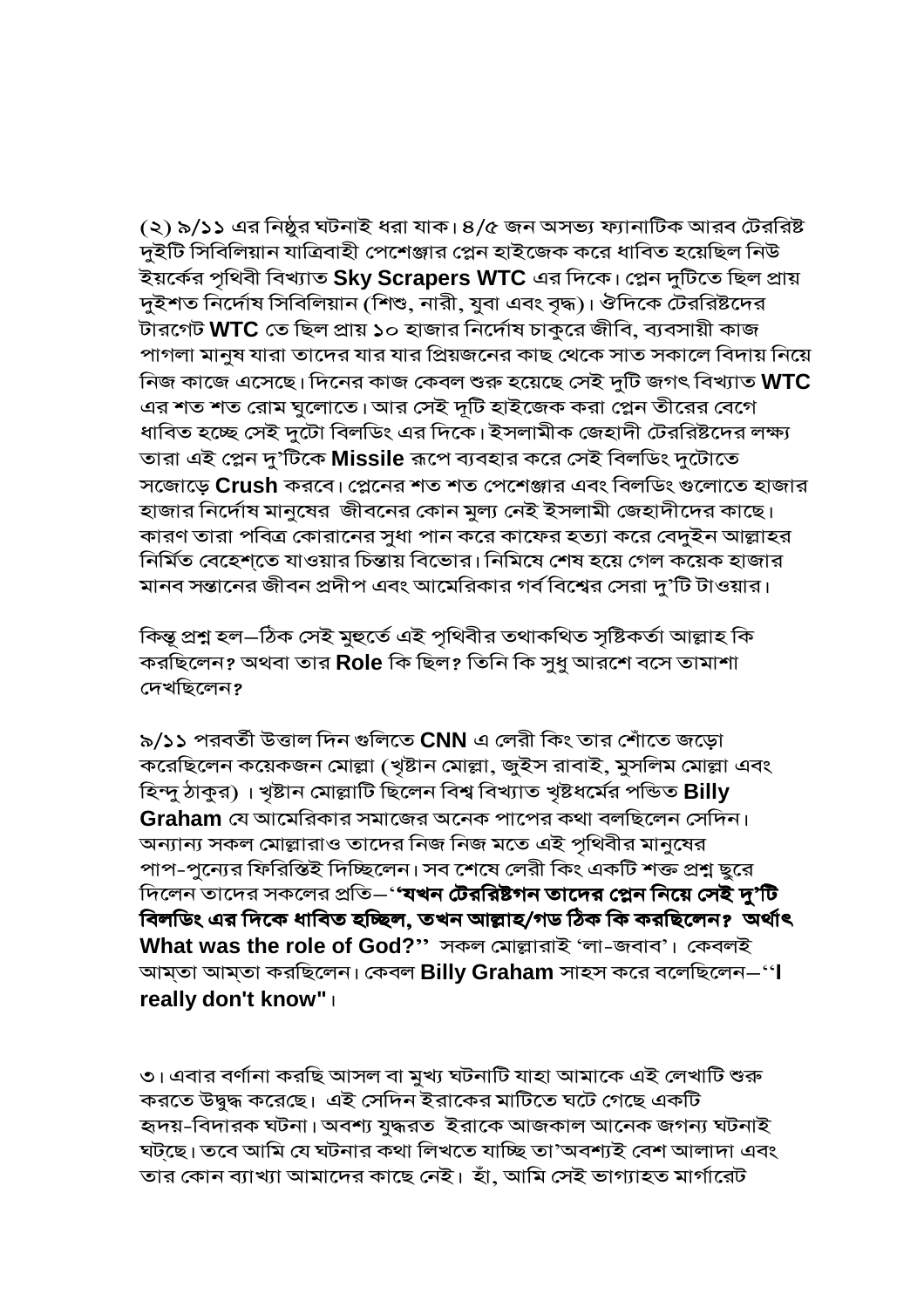হাসানের কথাই বলছি। মিসেস মার্গারেট হাসান একজন পশ্চিমা কাফেরের মেয়ে এবং জয়ুগতভাবে অমুসলিম হয়েও তার জীবন এবং যৌবনের ৩০টি বৎসর ইরাকের মাটিতে দুঃস্থ, রুগ্ন, এতীম বালক-বালিকা এবং অসংখ্য গরীব (Destitutes) মানুষের সেবায় কাটিয়েছেন। পশ্চিমা আধুনীক জগতের আরাম-আয়েস ত্যাগ করে মধ্যপ্রাচ্যের একটি গরীব দেশের অভাবী দারিদ্র্যপীড়িত মানুষের সেবায় তার সারা জীবন উৎসর্গ করেছেন। অতি সাধারন হিসেবে মার্গারেট হাসান সর্বমোট ১৭ মিলিয়ন মানব-সন্তানের সেবা করেছেন দীর্ঘ তিরিশ বৎসর ধরে। তিনি ইরাকের মানযকে ভাল বাসতে যেয়ে সে দেশের একজন পরুষকেও ভাল বেসে বিয়ে করেছিলেন। তাকে *মাদার তেঁরেসা অব* ইরাক বলা যায়।

তবে এই আত্ত্বত্যাগ এবং সেবার পরম পুরুস্কার পেয়েছেন তিনি। সেই Angelic **ladv মার্গারেট হাসান** কিছু অসভ্য-জংলী সন্ত্রাসীর হাতে অতি নিষ্ঠুর ভাবে প্রাণ হারিয়েছেন। অর্থাৎ তাকে কুরবানীর গরুর মত জ্যান্ত-জবাই করা হয়েছে। প্রায় কয়েক সপ্তাহ ধরে এই মার্গারেট হাসান সৃষ্টিকর্তার কাছে অনেক কাকুতি-মিনতি, কাঁয়া-কাটি করেছেন: তার জীবন ভিক্ষা চেয়েছেন অনেক বার। কিন্তু, তাতেও পরম-দয়াল আল্লাহর অন্তর মোটেও কাঁপে নাই।

ত'হলে আল্লাহ কি মানুষের কাছে মিথ্যা প্রতিশ্রুতি দিয়ে এসেছেন সেই আদিমকাল থেকেই?

**Quran:2: 62--** Those who believe (in the Qur'an), and those who follow the Jewish (scriptures), and the Christians and the Sabians,- any who believe in Allah and the Last Day, and work righteousness, shall have their reward with their Lord; on them shall be no fear, nor shall they grieve.

**Quran:5:69--** Those who believe (in the Qur'an), those who follow the Jewish (scriptures), and the Sabians and the Christians,- any who believe in Allah and the Last Day, and work righteousness,- on them shall be no fear, nor shall they grieve.

আল্লহ কি তা'হলে মিথ্যা কথা বলেন? মার্গারেট হাসান ইরাকে কোন খারাপ কাজ করছিলেন বলে শুনিনি? একটি দেশের ১৭ মিলিয়ন মানুষের অকৃত্তিম সেবা এবং ভালবাসা কি কোন Righteous job ছিল না? আসলেই কি এই আল্লাহ/ভগবান /গড/জেহুবা বলতে কেউ আছেন যিনি এই দুনিয়ার দেখাশুনা করেন বা করছেন? আমরাত প্রায়ই শুনে থাকি যে এই আল্লাহ/গড অনেক কথা বলেছেন এই পৃথিবীর মানুষের সঙ্গে। এখন কেন আর কথা বলছেন না? কেন আল্লাহ অথবা গড ইরাকের ইসলামী জিহাদীদেরকে বলতে পারলেন না যে খবরদার–মার্গারেট হাসান কে মের না তোমরা, সে একজন ভাল মান্য, কাফের নয়।